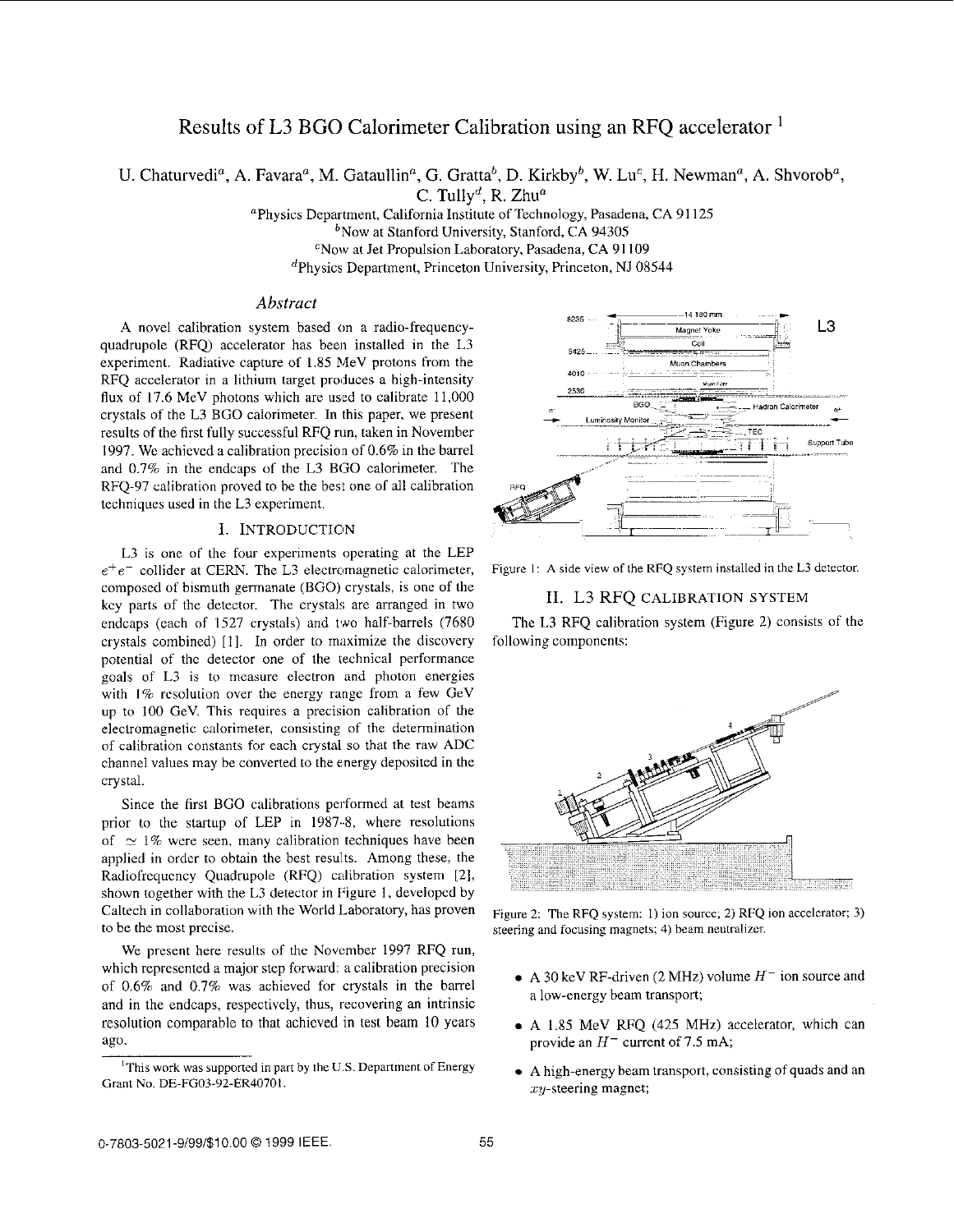- A beam neutralizer  $(H^- \rightarrow H^o + e^-)$ , consisting of a 1 m long  $N_2$  gas cell, at a typical pressure of  $5 \cdot 10^{-4}$  Torr corresponding to a neutralization efficiency of *55%;*
- *8* A IO m long heam pipe, equipped with a star-cell ion pump (20 LPS) and a non-evaporable getter ribbon pump (3 LPS);
- A water-cooled LiH target, mechanically sealed with **a**  thin Ta foil, mounted on the end of a 10 m long beam pipe;
- Calibration data acquisition and readout systems.



Figure 3: **A** side view of the BGO calorimeter with concentric circles representing the photon flux originating from the RFQ target.

The RFQ system is shielded from the residual fringe magnetic field outside the L3 magnetic door. The RFQ calibration technique uses a pulsed  $H^-$  beam from the RFQ accelerator to bombard a lithium target installed inside the BGO calorimeter. After focusing and steering, the beam is neutralized to allow it to pass undisturbed through the magnetic field of L3. Radiative capture of the protons<br>  $p + \frac{7}{3} \text{Li} \rightarrow \frac{8}{4} \text{Be} + \gamma$ 

$$
p + ^{7}_{3}Li \rightarrow ^{8}_{4}Be + \gamma
$$

produces 17.6 MeV photons that are used to calibrate the calorimeter. Figure 3 shows the target location with respect to the BGO crystals and the propagation of the calibration photon **flux.** The RFQ accelerator is synchronized to the BGO readout system, so that thc calibration signal from the photon **flux**  receives the same integration gate as the data coming from the LEP *e+e-* collider.

The photon energy spectrum of each crystal is histogramed in a readout memory. A veto on the energy deposition in the eight **adjacent** crystals is implemented to reject photons with energy shared between two crystals. The components of the RFQ system are described in more detail in **[3].** 

#### **111.** CALIBRATION *in situ*

# **A.** *"RFQ Only" Calibration*

The RFQ-97 run was taken from November 11 to November 15, 1997. With an average DAQ rate of 70 **Hz,**  we recorded about 9 million triggers. The photon rate is characterized by the *photon occupancy,* defined as the fraction of triggers with energy deposition in one crystal larger than 14 MeV. The occupancy differs from crystal to crystal due to the varying location of the crystals relative to the Lithium target, and the material in the L3 tracker (TEC) end-flanges. The typical occupancy in the barrel region was 0.08% for the half-barrel nearest to the target (Figure 4), and 0.03% for the half-barrel on the far side. A typical photon energy



Figure 4: The photon occupancy for the near half-barrel (outer rings) and endcap (inner rings). The central hole in the endcap is for the passage of the LEP beam pipe. The smaller hole located just below is for the RFQ beam pipe and target insertion



Figure *5:* **A** typical photon energy spectrum shown with the definition of the *HH+* calibration **point.** 

spectrum deposited in a BGO crystal is shown in Figure 5. For each crystal the "RFQ Only" calibration constant, *C.C.* (kev/ADC Channel), is then obtained by

$$
C.C. = \frac{E_{HH^+}}{HH^+ - Pedestal}, \ E_{HH^+} \approx 17.6 \text{ MeV} \quad (1)
$$

where the *"HH+"* edge is the specific feature used for calibration and is defined as the point half-way below and to the right of the calibration signal peak. The sharpness of this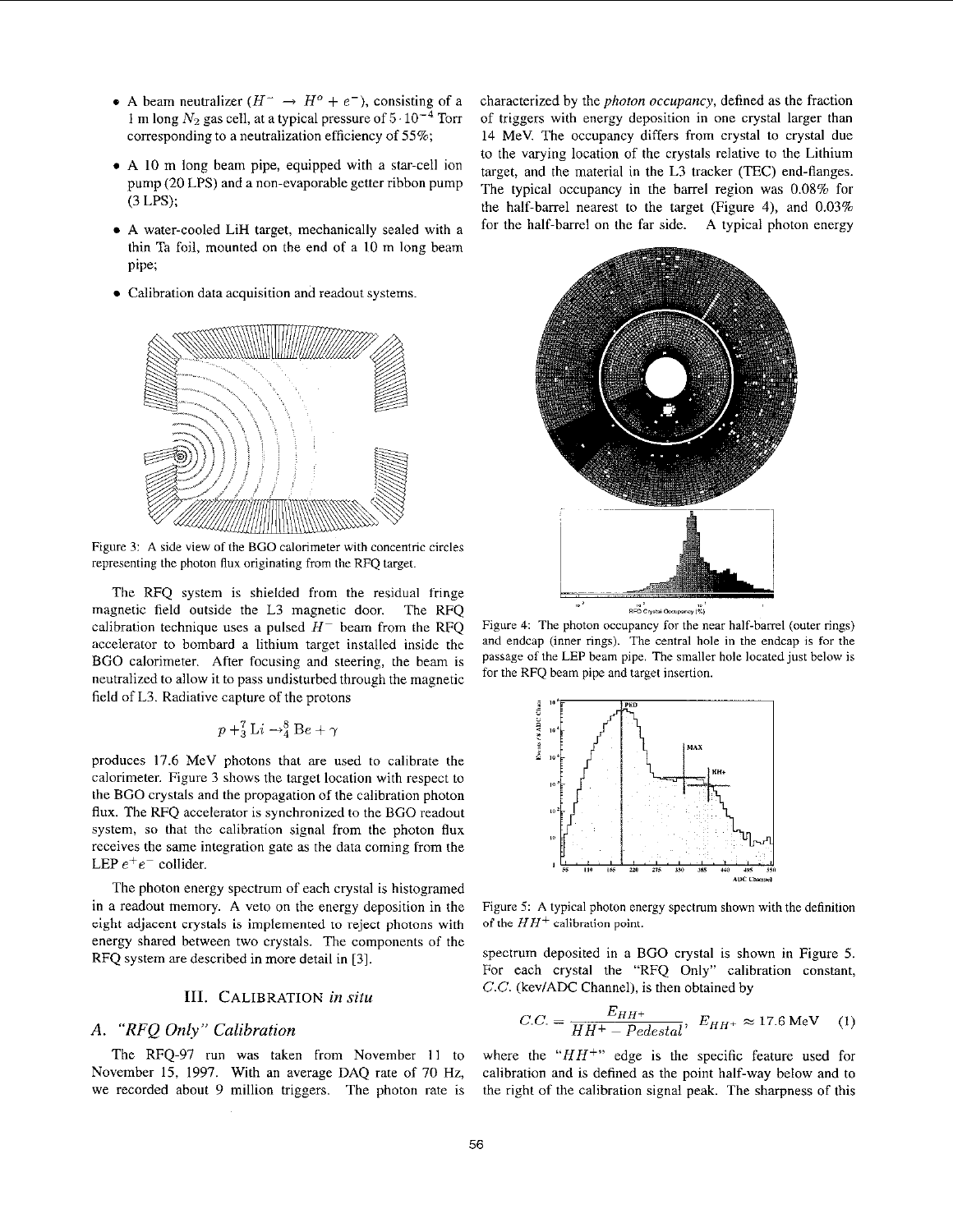

eo<br>RFQ Calibration Constants (keV/ADC Charinel)

Figure **6:** The RFQ calibration constants for the near half-barrel (outer rings) and endcap (inner rings). The distribution of the calibration constants is shown in the lower histogram.

falling edge ensures that the  $HH^+$  point is the least sensitive to a variety of possiblc systematic effects such as the noise-level, the incident photon angle and thc amount of material in front of the crystals *[3].* The values of the calibration constants determined for the BGO crystals are shown in Figure 6. A typical calibration constant value **is** 90 keVIADC channel.

The "RFQ Only" calibration gives a Bhabha peak resolution of 2.5%, largely due to the extrapolation from the energy scale of the calibration (17 MeV) up to the 90 GeV beam energy range. The slight loss of resolution over this large range is a result of the BGO non-linearity due to electromagnetic shower leakage, light collection non-uniformity and encrgy loss in the material between the BGO crystals.

#### *B. "RFQ+Bhabha" Method*

At  $e^+e^-$  colliders, such as LEP, Bhabha scattering  $(e^+e^- \rightarrow e^+e^-(\gamma))$  produces electrons of energy close to that of the beam. The beam energy known with a very good precision is widely used as a high-energy calibration point.

To improve the "RFQ Only" calibration, the "RFQ+Bhabha" method was developed. The "RFQ+Bhabha" method uses the "RFQ Only'' calibration as an inter-calibration. The energy spectrum from high-energy electrons from the Bhabha scattering process is then systematically applied to correct for geometrical effccts and the non-linearity of the calorimeter energy response. The correction factor for a given crystal is obtained through:

$$
C.F. = \frac{1}{\sum_{i=1}^{N_{ee}} w_i} \sum_{i=1}^{N_{ee}} \frac{E_{beam}}{E_i} w_i
$$
 (2)

where:

- 1.  $N_{ee}$  is the number of selected BGO "bumps"<sup>2</sup> containing this crystal in the  $3 \times 3$  crystal matrix centered on the crystal with the maximum energy deposition ;
- 2. **Ebeam** is the beam energy;
- 3.  $E_i$  is the energy of the *i*th bump computed using ADC values and the calibration constants from the "RFQ Only" method;
- 4.  $w_i$  is the weight assigned to the *i*th event for the crystal, which we put to be equal to the ratio of the energy deposited in the crystal to the total energy deposited in the  $3 \times 3$  crystal matrix. (Both energies were computed using the calibration constants from the "RFQ Only" method and ADC values.)

Special care was taken when a bump contained a dead crystals in its  $3 \times 3$  matrix or when it was on the edge of the BGO detector. To evaluate  $E_i$  and  $w_i$  for such bumps we used a shower-fitting algorithm, which corrects for bump energy loss due to dead or missing crystals in the  $3 \times 3$  matrix.

For each crystal the calibration constant is multiplied by the corresponding correction factor. Then we again computed correction factors for the new calibration constants. We needcd to repeat this procedure a few rimes before the calibration constants converged to stable values. Doing such iterative computation significantly improves calibration precision.

The BGO resolution obtained using the "RFQ+Bhabha" method is significantly better than the resolution obtained with the "RFQ Only" calibration constants. However, we must underline that the precise BGO inter-calibration done with RFQ data is the cornerstone of the "RFQ+Bhabha" method. Special studies have shown that the hest calibration accuracy obtained using only Bhabha events is more than two times worse than the accuracy achieved using the RFQ inter-calibration.

To increase the Bhabha statistics it was necessary to use the data collected at all LEP beam energies from 1995 to 1997. To correct for BGO response evolution both in time and in energy we performed careful studies of the calorimeter non-linearity and aging, described in the following section.

#### *C. Other BGO Calorimeter Studies*

Since the beginning of LEP operation in 1989 it was noticed that the response of the BGO calorimeter drifts with time towards lower values. The decay trend is described quite well with a function

$$
F(t) = \frac{a}{t - t_0} + C \tag{3}
$$

with  $a$ ,  $t_0$ , and  $C$  as free parameters. These parameters are different for all four BGO subdetectors<sup>3</sup>, as they were

**<sup>&#</sup>x27;A** BGO bump refers *to* a local maximum **of** energy deposition in the calorimeter and the surrounding region of *crystals* containing energy.

<sup>&#</sup>x27;The BGO detector consists of two half-barrels and **two** endcaps.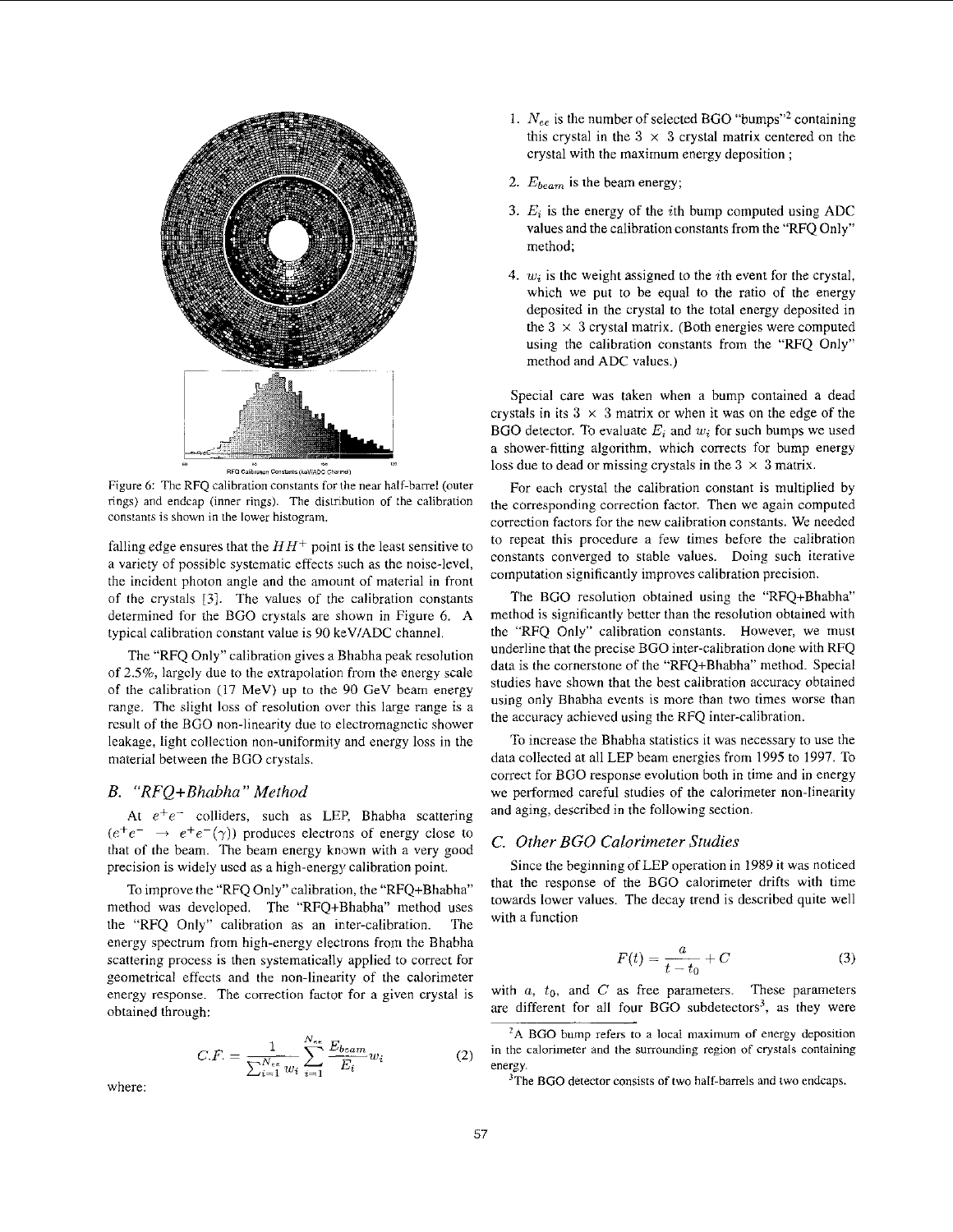manufactured and installed separately. The evolution plots and fitted functions are shown in Figure 7. As one can see, the decay trend is more pronounced in the endcaps than in the barrel, which is explained by the fact that the endcaps were installed two years later.



Figure 7: The BGO aging curves obtained with several LEP runs at a fixed beam energy of 45.6 GeV.

Another effect which had to be taken into account was BGO non-linearity. During the years 1995-1997, LEP machine gradually increased center-of-mass energy, going from 91 GeV up to 183 GeV. We discovered that the BGO response is non-linear with energy. Every year LEP performs at least one calibration run with a 91 GeV center-of-mass energy ("Z peak" runs). To determine the non-linearity function we measured the difference between the Bhabha peak position at an energy higher than 91 GeV and the position of the Bhabha peak obtained with a 91 GeV run performed in the same year. Thus, we were able to separate aging and non-linearity effects. **As**  can be seen in Figure 8, the BGO response shift between the beam energy of 91.36 GeV and that of 45.6 GeV is about  $0.6\%$ , i.e. almost the same as the calibration accuracy.

### Iv. CALIBRATION ACCURACY MEASUREMENT

The BGO calorimeter overall resolution was determined using a large sample of Bhabha events collected in 1998. This sample was not used by the "RFQ+Bhabha" method, and, therefore, the measured overall BGO energy resolution from this data sample is unbiased. To fit the Bhabha energy spectrum we used the lineshape function obtained by the Crystal Ball experiment given by the following formula [41

$$
\Psi(E_m|E_t, \sigma, A, a, n) = A \exp\left(\frac{-(E_t - E_m)^2}{2\sigma^2}\right)
$$
  
if  $E_m > E_t - a\sigma$   

$$
\Psi(E_m|E_t, \sigma, A, a, n) = A\left(\frac{n}{a}\right)^n \frac{\exp\left(-\frac{a^2}{2}\right)}{\left(\frac{E_t - E_m}{\sigma} + \frac{n}{a} - a\right)^n}
$$
  
if  $E_m \le E_t - a\sigma$  (4)

where  $n$  and  $a$  are empirical parameters,  $E_m$  is a measured energy,  $E_t$  is the Bhabha peak position and  $\sigma$  is the energy



Figure 8: The BGO non-linearity function obtained with LEP runs at different center-of-mass energies.

resolution

The measured BGO overall resolution is 1.1% in the barrel and 1.2% in the endcaps, as shown in Figure 9.



Figure 9: The 1998 endcap Bhabha energy spectrum fitted with the Crystal Ball lineshape function.

Several other factors together with the RFQ calibration accuracy contribute to this resolution. Most notable are the smearing of the Bhabha peak by the radiative events, "intrinsic" detector resolution effects, such as electromagnetic shower fluctuation and shower leakage, and the accuracy of the temperature determination.

The light response of a BGO crystal **is** strongly correlated to the crystal temperature with a coefficient of  $-1.55\%$ /°C. The temperature at the front and the back side of the BGO calorimeter is constantly monitored by 1280 sensors. On the basis of this data, atwo dimensional fit is performed yielding the temperature of each crystal. **A** temperature correction is then applied further to the measured BGO energy. The estimated errors on the temperature measurement contribute 0.6% to the overall BGO resolution in the barrel and 0.8% in the endcaps.